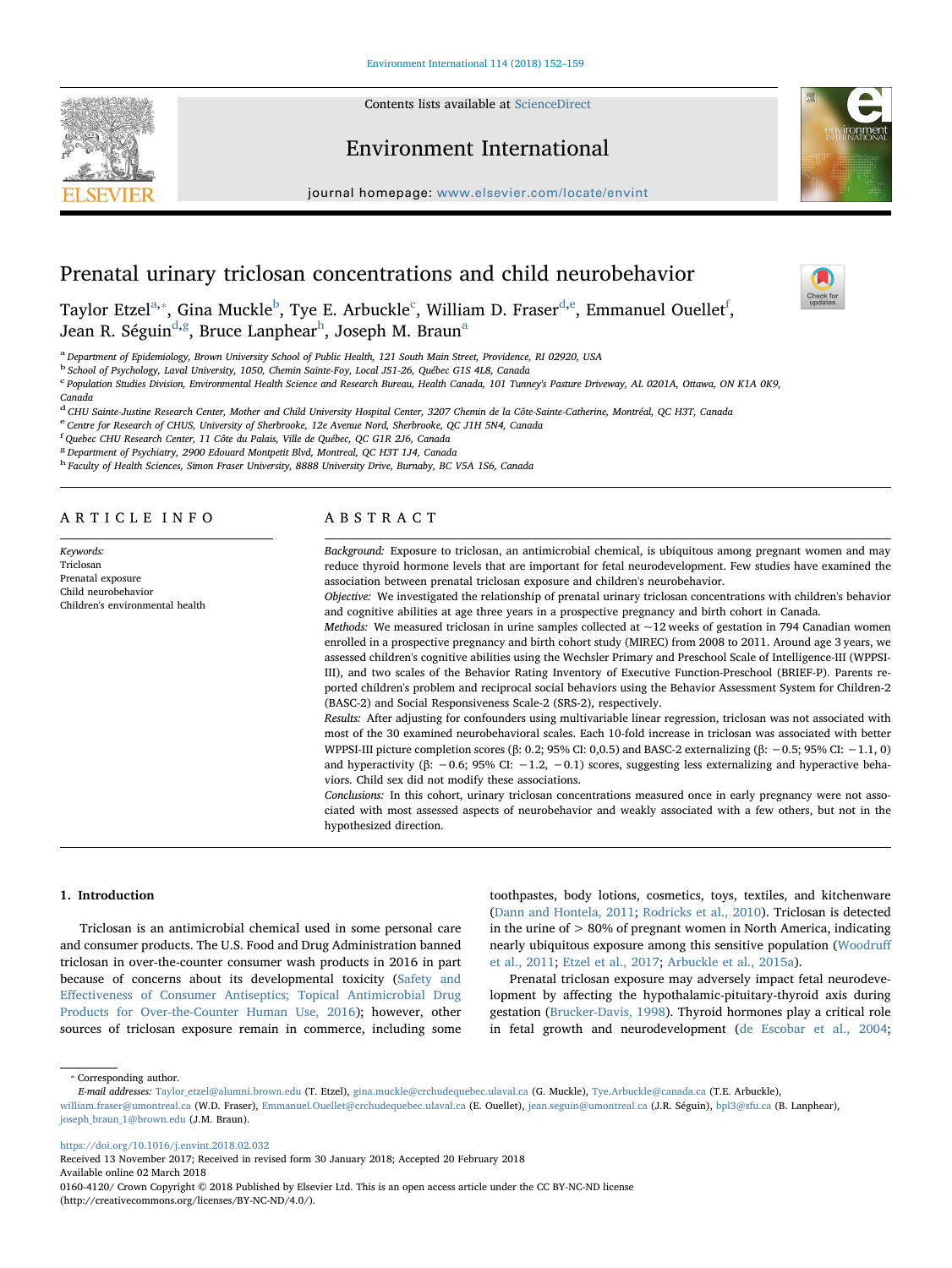[Ghassabian et al., 2011](#page-7-8); [Gilbert et al., 2012;](#page-7-9) [Zoeller and Rovet, 2004](#page-7-10); [Henrichs et al., 2010;](#page-7-11) [Korevaar et al., 2016](#page-7-12); [Ghassabian et al., 2012](#page-7-13); [Andersen et al., 2014;](#page-6-0) [Modesto et al., 2015](#page-7-14); [Brown et al., 2015](#page-7-15); [Lyall](#page-7-16) [et al., 2016;](#page-7-16) [Yau et al., 2015\)](#page-7-17) and reduced levels of thyroid hormones during gestation can affect fetal neurodevelopment, which in turn may increase the risk of cognitive and motor deficits, as well as behavioral disorders. Rodent studies show that triclosan exposure can reduce thyroxine concentrations in pregnant, fetal, and juvenile rats [\(Johnson](#page-7-18) [et al., 2016](#page-7-18); [Paul et al., 2012;](#page-7-19) [Paul et al., 2010\)](#page-7-20). Two epidemiological studies found an inverse association of prenatal urinary triclosan concentrations with maternal and cord blood thyroxine and triiodothyronine levels ([Wang et al., 2017](#page-7-21); [Braun et al., 2017a\)](#page-7-22). In addition, in vitro studies show that triclosan exposure induces apoptosis in neocortical neurons [\(Szychowski et al., 2015;](#page-7-23) [Szychowski et al., 2016\)](#page-7-24).

We are not aware of any animal studies examining the neurotoxicity of triclosan exposure; one epidemiological study found no association between prenatal triclosan exposure and children's visual-spatial abilities [\(Braun et al., 2017b\)](#page-7-25). Given the potential for triclosan to disrupt thyroid hormone homeostasis, we investigated the relationship of prenatal urinary triclosan concentrations with children's behavior and cognitive abilities at age three years in a prospective pregnancy and birth cohort in Canada.

## 2. Materials and methods

#### 2.1. Study participants

We used data from the Maternal-Infant Research on Environmental Chemicals (MIREC) study, a prospective pregnancy and birth cohort of 2000 pregnant women from ten cities (11 study sites) across Canada. Details about eligibility, recruitment, and follow-up are previously described ([Arbuckle et al., 2013](#page-7-26)). Briefly, we recruited pregnant women during the first trimester of pregnancy from obstetric and prenatal clinics between 2008 and 2011. Women must have planned on delivering at a local hospital, been able to communicate in English or French, been  $\geq$  18 years of age, and agreed to participate in the cord blood collection component of the MIREC study. We excluded women if they had a history of major chronic disease, illicit drug use, threatened abortion, or were carrying a fetus with a known malformation or abnormality. Among 8716 women we approached to participate in MIREC, 5108 (58.6%) were eligible, 1983 (38.8%) consented and participated, and 1861 had singleton lives births.

The ethics review boards or committees from Québec and Sainte-Justine research centers, Health Canada, and participating recruitment sites approved this research. We provided potential participants with information about the student design and objectives before asking them to sign informed consent forms for the prenatal and child follow-up part of the study.

#### 2.2. Prenatal triclosan exposure assessment

At an average of 12.1 weeks gestation (range: 5.1–15.0) we collected a single urine sample from women. Samples were aliquoted and frozen at −20 °C within 2 h of collection, and later shipped on dry ice to the MIREC coordinating center in Montréal where they were stored at −30 °C. For triclosan analysis, urine samples were shipped to the Centre de toxicologie du Québec, Institut National de Santé Publique du Québec. We quantified total (conjugated  $+$  free) triclosan concentrations using gas chromatography coupled with tandem mass spectrometry (GC–MS/MS) ([Arbuckle et al., 2015b](#page-7-27)). Field blanks were used to assess for potential exogenous contamination from the materials used for urine specimen collection and storage, and from the environment of the collection sites. All field blanks were free of triclosan contamination. Several quality control samples, reagents blanks, and urine blanks were incorporated into each batch of samples ([Arbuckle et al., 2015b](#page-7-27)). The intraday precision ranged from 2.5% to 7.7%, and the interday

precision ranged from 4.3% to 13%.

We measured urine specific gravity (SG) with a refractometer and used SG to account for individual variation in urine dilution by SGstandardizing urinary triclosan concentrations with the following formula ([Duty et al., 2005](#page-7-28)):

$$
P_s = P_i \left( \frac{SG_m - 1}{SG_i - 1} \right)
$$

where  $P_s$  is the SG-standardized triclosan concentration,  $P_i$  is the observed triclosan concentration for the i-th woman,  $SG<sub>m</sub>$  is the median SG (1.013), and  $SG_i$  is the observed SG for the i-th woman. We  $log_{10}$ transformed SG-standardized urinary triclosan concentrations to reduce the influence of extreme observations.

#### 2.3. Child follow-up and neurobehavior assessments

We conducted follow-up on 896 (46.9%) singleton children from all MIREC study sites when they were approximately 3 years old (mean: 3.4 years; range: 2.8–4.2). Among these, 794 had urinary triclosan concentrations measured at about 12 weeks, complete covariate data, and internet questionnaire-based assessments of neurobehavior (Supplemental Table 1; Supplemental Fig. 1). We conducted additional in-person neurobehavioral assessments of 531 (27.8%) children with complete data from the 7 most populous MIREC study sites (Supplemental Table 1; Supplemental Fig. 1). At this visit, trained research personnel measured child anthropometry, collected children's blood and urine, and administered questionnaires to the parents and neurobehavioral assessments to the child. Minor variations in the sample size arose from invalid administration of in-person tests (e.g., inadequate test environment) or incomplete questionnaires (e.g., parent did not complete surveys). Because of limited resources, we were unable to conduct follow-up on all MIREC study participants and only conducted follow-up on children who were in our target age range (~3–4 years) during the follow-up phase of this study. Thus, our followup rates reflect this, as well as loss to follow-up.

We assessed child neurobehavior with standardized and age-appropriate tests described below because previous studies report that the traits they measure are associated with prenatal environmental chemical exposures, including chemicals that may disrupt thyroid function ([Dietrich et al., 2005;](#page-7-29) [Chen et al., 2014;](#page-7-30) [Vuong et al., 2015](#page-7-31)). These tests are routinely used in studies of developmental neurotoxicants [\(Dietrich](#page-7-29) [et al., 2005\)](#page-7-29). Additionally, performance on or behaviors measured by some of these tests have been associated with alterations in maternal thyroid function during pregnancy [\(Ghassabian et al., 2011;](#page-7-8) [Korevaar](#page-7-32) [et al., 2015](#page-7-32)). Finally, these tests provide a broad assessment of child neurobehavior, including omnibus features like child cognitive abilities (i.e., IQ), as well as specific features of clinical disorders like attentiondeficit/hyperactivity disorder (ADHD) (e.g., externalizing behaviors) and autism spectrum disorder (ASD) (e.g., affect recognition).

Caregivers completed the Behavioral Assessment System for Children-2 (BASC-2) and two subscales from the Behavior Rating Inventory of Executive Function-Preschool (BRIEF-P) using paper-and pencil versions or an internet-based platform. The BASC-2 is a reliable and valid 134-item assessment of children's problem behaviors in home and community settings [\(Reynolds and Kamphaus, 2002\)](#page-7-33). The BASC-2 include three composite scores that measure children's total (Behavioral Symptom Index [BSI]), internalizing, and externalizing behavior problems, as well as eight clinical subscales (attention, atypicality, aggression, anxiety, depression, hyperactivity, somatization, and withdrawal). Children's executive function were assessed by caregiver report using 27 items from the working memory and plan/organize subscales of the BRIEF-P ([Gioia et al., 2003\)](#page-7-34).

During the in-person assessment, children who were between the ages of 36 and 47 months completed the Receptive Vocabulary, Information, Block Design, Object Assembly, and Picture Naming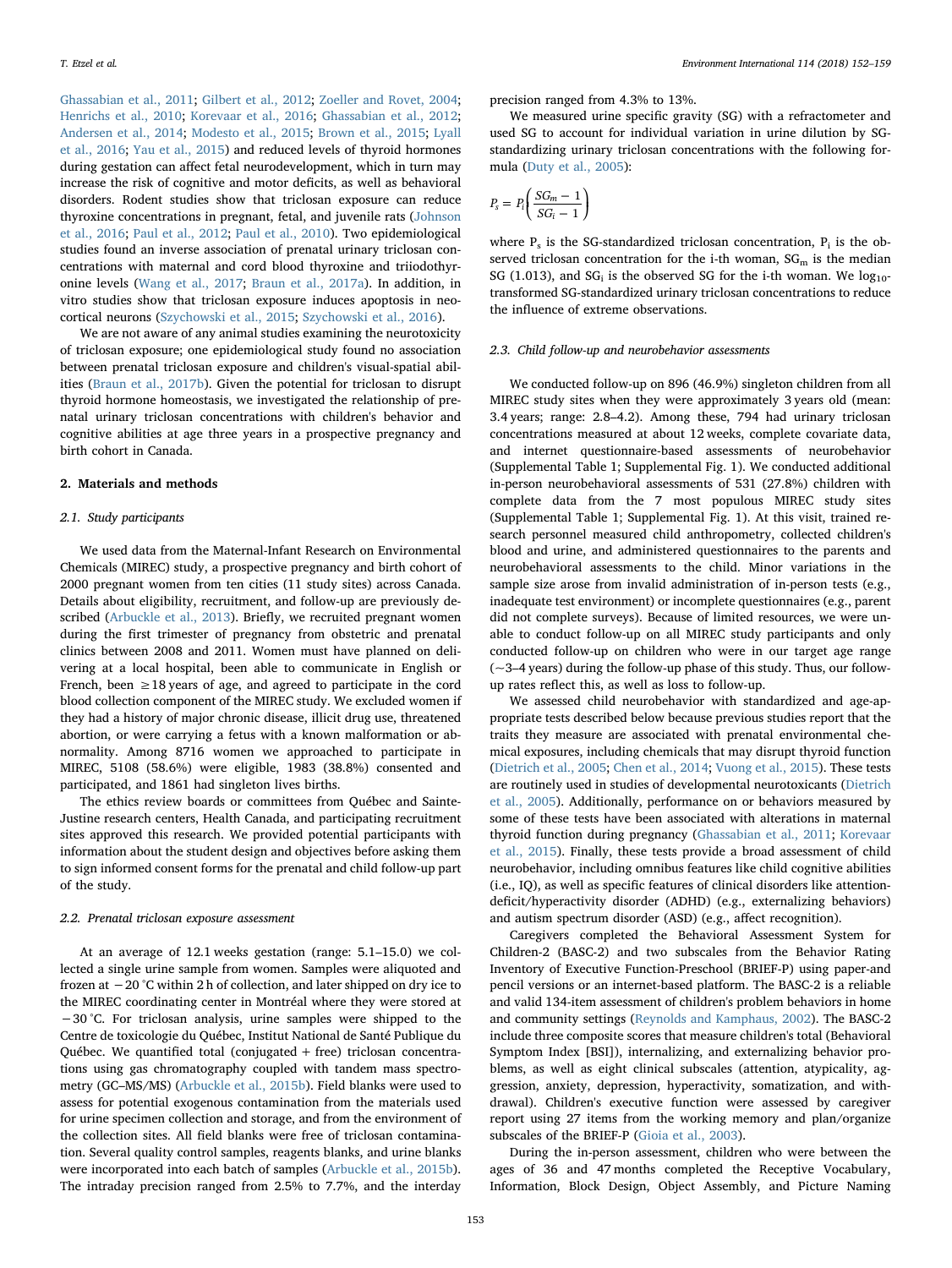subtests of the Wechsler Preschool and Primary Scale of Intelligence-III (WPPSI-III) and all children completed the Affect Recognition subtest of the A Developmental Neuropsychological Assessment-II (NEPSY-II). The WPSSI-III is a reliable and valid assessment of children's cognitive abilities [\(Wechsler, 2002\)](#page-7-35). In the Affect Recognition test, children are asked to identify emotions from photographs of children's faces and scores on this test reflect visual attention, visual discrimination, and facial recognition [\(Korkman et al., 2007\)](#page-7-36).

Caregivers completed the Social Responsiveness Scale-2 (SRS-2) during the in-person assessment. The SRS-2 is a valid and reliable 65 item assessment that assesses communication, interpersonal behaviors, and repetitive or stereotypic behaviors. It provides a summary scale, five subscales (social cognition, social communication, social awareness, social motivation, and restricted interests and repetitive behaviors), and two scales related to the Diagnostic and Statistical Manual-V diagnostic criteria for autism spectrum disorders [\(Bolte et al., 2008\)](#page-7-37).

Study staff from each participating study site completed a 3-day training session that was led by a PhD-level psychologist (E.O.) and focused on specialized training of these assessment tools. The training emphasized the importance of providing an ideal and standardized environment in the home by ensuring that the test area was well-lit, quiet, and free from distractions and interruptions. A single staff person from each study site administered in-person assessments. At the time of child assessment, both study staff and caregivers were blinded to mother's triclosan concentrations during pregnancy.

Using software provided by test publishers and United States population-based normative data, we calculated full-scale IQ (FSIQ), performance IQ (PIQ), and verbal IQ (VIQ) scores, as well as subtest scores for the WPPSII-III. Higher WPPSII-III scores indicate better performance. The same methods were used to calculate T-scores for the BASC-2, BRIEF-P, and SRS-2. For BASC-2, BRIEF-P, and SRS-2 higher Tscores indicate poorer functioning and more of those behaviors. Finally, we calculated scaled Affect Recognition test scores, where higher scores indicate better recognition of facial expressions, visual attention, and visual discrimination.

#### 2.4. Covariates

Trained research assistants administered standardized interviews during the 1st and 3rd trimesters to assess potential confounders. These included maternal race, education, age at delivery, household income, employment, parity, and self-reported alcohol consumption and smoking during pregnancy. Additionally, caregivers completed standardized questionnaires at the time of child assessment that measured maternal depressive symptoms (Center for Epidemiological Studies-Depression Scale 10), parenting stress (Parenting Relationship Questionnaire), the duration of breastfeeding, caregiver-reported delinquent behavior during adulthood, and whether the child received any regularly scheduled daycare. Finally, during in-person visits, the HOME Inventory was administered, a semi-structured interview that measures the quality and quantity of the caregiving environment ([Bradley et al., 1988](#page-7-38)).

We used directed acyclic graphs (DAGs) to identify variables that were potential causes of both urinary triclosan concentrations and at least one neurobehavioral outcome [\(Stacy et al., 2017](#page-7-39)), but not variables that were colliders or causal intermediates (Supplemental Fig. 2). All analyses were adjusted for maternal race, education, age, household income, employment, marital status, parity, smoking during pregnancy, alcohol use during pregnancy, parental stress, maternal depressive symptoms, and months of exclusive breastfeeding.

#### 2.5. Statistical methods

First, we described the central tendency of urinary triclosan concentrations and children's BSI, FSIQ, and SRS-2 total scores by covariates. Then, using natural splines, we tested for non-linear relations

between urinary triclosan concentrations and neurobehavioral scores. Using multivariable linear regression, we estimated the unadjusted and covariate-adjusted associations between  $log_{10}$ -transformed SG-standardized urinary triclosan concentrations and neurobehavioral test scores. To further characterize dose-response relations, we estimated the adjusted mean of summary scale scores from BASC-3 and WPPSI-III, SRS-2 total, and NEPSY: Affect recognition in relation to quintiles of urinary triclosan concentrations. We estimated sex-specific associations among boys and girls using product interaction terms between child sex and urinary triclosan concentration variables. We considered modification to be present when the triclosan  $\times$  child sex p-value was  $\leq 0.10$ .

To examine the impact of adjusting for study site, we compared models that did not adjust for study site, included study site as a covariate, or used generalized estimating equations (GEEs) to account for study site. Adjusting for study site did not meaningful change our results and we ultimately decided to not adjust for study site.

## 2.6. Sensitivity analysis

To evaluate the robustness of our results, we conducted several sensitivity analyses. First, prior studies have shown that folic acid supplementation during early pregnancy may have beneficial effects on neurodevelopment beyond its effect on neural tube defect prevention, including mitigating the effect of some neurotoxicant exposures ([Gao](#page-7-40) [et al., 2016;](#page-7-40) [Schmidt et al., 2017](#page-7-41)). Among women with reported supplement use during the first trimester of pregnancy, we examined whether taking any vs. no folic acid supplements modified the association between prenatal urinary triclosan concentrations and neurobehavioral outcomes by including a product interaction term between triclosan concentration  $\times$  folic acid supplementation. Second, we compared the results from models that did and did not adjust for covariates that were measured at the child-follow up visit because covariates at the child follow-up visit occurred after exposure and may not be associated with prenatal urinary triclosan concentrations. Third, we adjusted for maternal receipt of welfare support  $(n = 17)$ . Fourth, among children who completed the in-person visit, we adjusted for daycare attendance and HOME Inventory. We compared results from models adjusted for primary covariates and primary covariates plus daycare attendance and HOME inventory scores among the subset of children who completed the in-person follow-up to avoid potential selection biases that result from not completing the in-person follow-up. Fifth, because there can be additional age-related variation in behavior and cognition that is not captured by the test developer's standardization, we also adjusted for child age. Finally, we examined if our method of measuring urine dilution influenced our results by comparing models that used creatinine-standardized urinary triclosan concentrations to those that used SG-standardized triclosan concentrations.

## 3. Results

Women in the MIREC study generally were white  $(86\%)$ ,  $> 25-35$  years of age  $(61\%)$ , married or living with a partner (98%), employed (89%), university educated (69%), of higher income  $($  > \$100 K, 41%), non-smokers during pregnancy (96%), and nonconsumers of alcohol during pregnancy (55%) [\(Table 1\)](#page-3-0).

The median urinary triclosan concentration during pregnancy was 8.8 ng/mL (range: < LOD-2621 ng/mL), with 0.4% of samples having concentrations below the LOD. We observed a bimodal distribution of log10-transformed SG-standardized urinary triclosan concentrations where the median within each mode was approximately 6.5 and 300 ng/mL (Supplemental Fig. 3). Median urinary triclosan concentrations were higher among pregnant women who were > 25–35 years of age, white, had a graduate degree, not married or living alone, employed, had a household income greater than \$100,000 (CAD), and had 2 or more children [\(Table 1](#page-3-0)). Median SG-standardized urinary triclosan concentrations during pregnancy were 8.9 ng/mL, 8.8 ng/mL,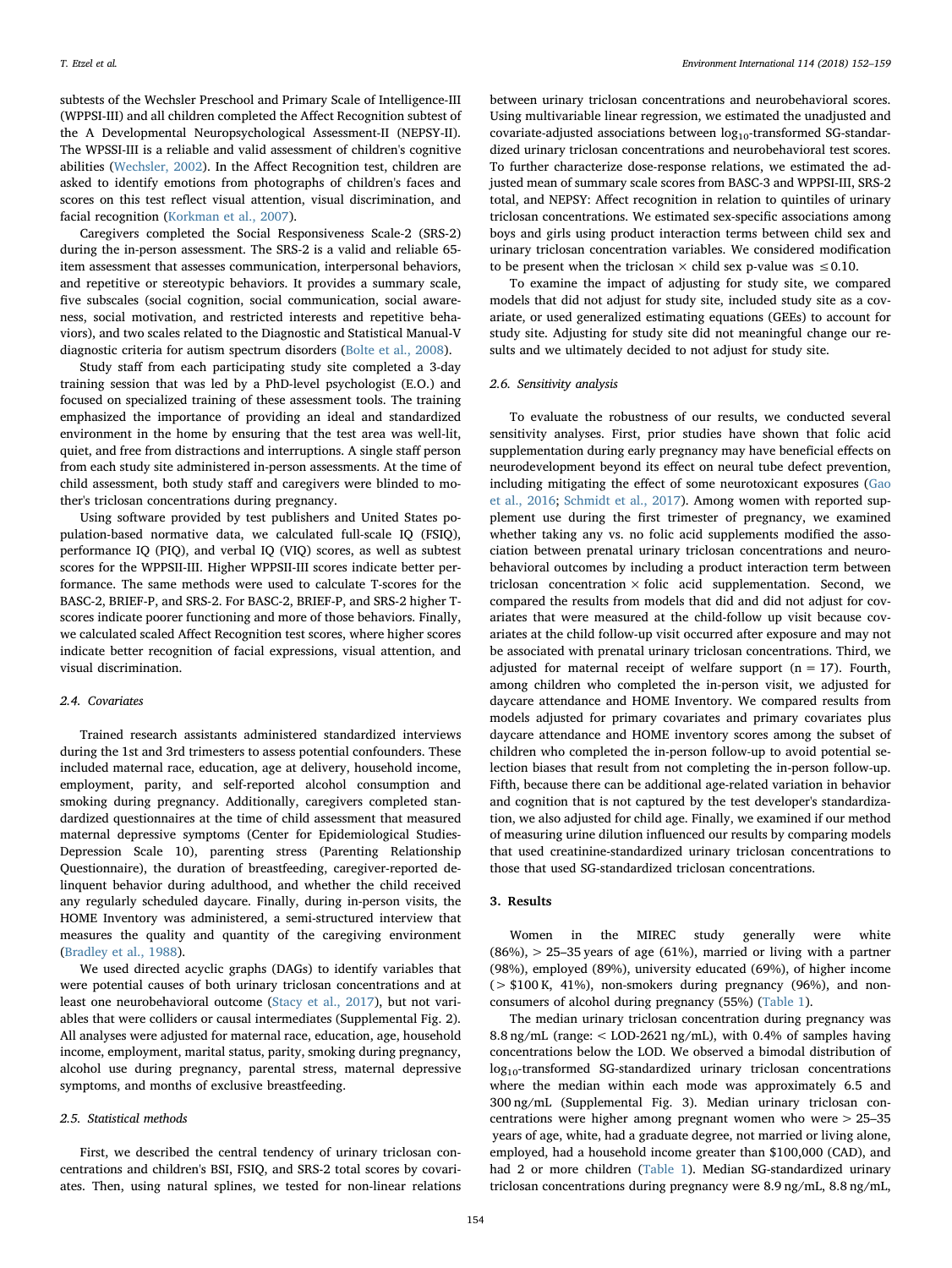#### <span id="page-3-0"></span>Table 1

Central tendency and variation of specific gravity standardized maternal urinary triclosan concentrations during pregnancy and child BASC-2 BSI, SRS-2 total, and WPPSI-III FSIQ scores at three years of age according to covariates: the MIREC study.

| Variable                               | Triclosan (ng/mL) |                          |                     | <b>BSI</b> |               |           | SRS-2 |                          |           | <b>FSIQ</b> |                          |           |
|----------------------------------------|-------------------|--------------------------|---------------------|------------|---------------|-----------|-------|--------------------------|-----------|-------------|--------------------------|-----------|
|                                        | $_{\rm N}$        | $\%$                     | Median (25th, 75th) | N          | $\frac{0}{0}$ | Mean (SD) | N     | $\frac{0}{0}$            | Mean (SD) | N           |                          | Mean (SD) |
| Overall                                | 794               | $\overline{\phantom{a}}$ | 8.8 (2.5, 107)      | 790        | $\equiv$      | 51(7)     | 524   | $\overline{\phantom{a}}$ | 45 (6)    | 528         | $\overline{\phantom{a}}$ | 107(14)   |
| Maternal age                           |                   |                          |                     |            |               |           |       |                          |           |             |                          |           |
| 18-25 years                            | 25                | 3.1                      | 6.4(2.5, 67)        | 25         | 3.2           | 50(5)     | 14    | 2.7                      | 48 (7)    | 15          | 2.8                      | 103(12)   |
| $> 25-35$ years                        | 486               | 61.2                     | 9.1(2.6, 105)       | 483        | 61.1          | 51(7)     | 332   | 63.4                     | 46(6)     | 333         | 63.1                     | 107(14)   |
| $>$ 35 years                           | 283               | 35.6                     | 8.3 (2.3, 113)      | 282        | 35.7          | 50(7)     | 178   | 34.0                     | 45(6)     | 180         | 34.1                     | 108 (14)  |
| Maternal race                          |                   |                          |                     |            |               |           |       |                          |           |             |                          |           |
| White                                  | 687               | 86.5                     | 9.4(2.5, 117)       | 685        | 86.7          | 51(7)     | 452   | 86.3                     | 45(6)     | 452         | 85.6                     | 108 (13)  |
| Asian/Pacific Islander                 | 26                | 3.3                      | 8.7 (1.9, 73)       | 26         | 3.3           | 52(6)     | 14    | 2.7                      | 46(5)     | 15          | 2.8                      | 110(11)   |
| Other                                  | 47                | 5.9                      | 4.5(1.8, 54)        | 45         | 5.7           | 51(8)     | 34    | 6.5                      | 48 (6)    | 37          | 7.0                      | 97 (15)   |
| Multi-racial                           | 34                | 4.3                      | 6.8(2.6, 19)        | 34         | 4.3           | 50(6)     | 24    | 4.6                      | 46(6)     | 24          | 4.5                      | 107(15)   |
| Maternal education                     |                   |                          |                     |            |               |           |       |                          |           |             |                          |           |
| Graduate degree                        | 226               | 28.5                     | 12 (2.5, 176)       | 226        | 28.6          | 50(6)     | 144   | 27.5                     | 44 (5)    | 145         | 27.5                     | 110 (12)  |
| University degree                      | 318               | 40.1                     | 9.2(2.5, 86)        | 317        | 40.1          | 51(7)     | 215   | 41.0                     | 45 (7)    | 216         | 40.9                     | 108 (14)  |
| Some college, trade school, or diploma | 208               | 26.2                     | 6.6(2.2, 86)        | 205        | 25.9          | 51(7)     | 142   | 27.1                     | 46 (6)    | 143         | 27.1                     | 103 (14)  |
| High school or less                    | 42                | 5.3                      | 9.9(2.7, 119)       | 42         | 5.3           | 51(8)     | 23    | 4.4                      | 47 (7)    | 24          | 4.5                      | 99 (11)   |
| Marital status                         |                   |                          |                     |            |               |           |       |                          |           |             |                          |           |
| Married or living with partner         | 774               | 97.5                     | 8.8 (2.5, 108)      | 771        | 97.6          | 51(7)     | 508   | 96.9                     | 45(6)     | 512         | 97.0                     | 107(14)   |
| Not married or living alone            | 20                | 2.5                      | 9.5 (2.9, 79)       | 19         | 2.4           | 54 (9)    | 16    | 3.1                      | 50(7)     | 16          | 3.0                      | 102(15)   |
| Household income (CAD)                 |                   |                          |                     |            |               |           |       |                          |           |             |                          |           |
| > \$100 K                              | 322               | 40.6                     | 13 (3.1, 165)       | 321        | 40.6          | 50(7)     | 209   | 39.9                     | 44 (6)    | 211         | 40.0                     | 109 (13)  |
| \$80 K-100 K                           | 266               | 33.5                     | 6.5(1.9, 58)        | 265        | 33.5          | 51(7)     | 171   | 32.6                     | 45(6)     | 172         | 32.6                     | 107(14)   |
| $$40 K - < 80 K$                       | 132               | 16.6                     | 6.7(2.2, 48)        | 130        | 16.5          | 51(6)     | 90    | 17.2                     | 46 (7)    | 91          | 17.2                     | 104 (14)  |
| $<$ \$40 K                             | 74                | 9.3                      | 11(2.5, 64)         | 74         | 9.4           | 53(8)     | 54    | 10.3                     | 48 (6)    | 54          | 10.2                     | 104 (14)  |
| Employment                             |                   |                          |                     |            |               |           |       |                          |           |             |                          |           |
| No                                     | 91                | 11.5                     | 6.6(2.2, 28)        | 91         | 11.5          | 52(8)     | 59    | 11.3                     | 47 (9)    | 59          | 11.2                     | 102(17)   |
| Yes                                    | 703               | 88.5                     | 9.2(2.5, 114)       | 699        | 88.5          | 50(7)     | 465   | 88.7                     | 45(6)     | 469         | 88.8                     | 108 (13)  |
| Parity                                 |                   |                          |                     |            |               |           |       |                          |           |             |                          |           |
| $\boldsymbol{0}$                       | 351               | 44.2                     | 9.1(2.7, 119)       | 349        | 44.2          | 51(7)     | 231   | 44.1                     | 46(6)     | 234         | 44.3                     | 109 (14)  |
| $\mathbf{1}$                           | 326               | 41.1                     | 8.3(2.2, 94)        | 324        | 41.0          | 51(7)     | 214   | 40.8                     | 45 (6)    | 214         | 40.5                     | 106 (14)  |
| $2+$                                   | 117               | 14.7                     | 9.2(2.8, 93)        | 117        | 14.8          | 50(6)     | 79    | 15.1                     | 45 (7)    | 80          | 15.2                     | 104 (12)  |
| Smoking during pregnancy               |                   |                          |                     |            |               |           |       |                          |           |             |                          |           |
| No                                     | 765               | 96.3                     | 8.8 (2.5, 100)      | 761        | 96.3          | 51(7)     | 508   | 96.9                     | 45 (6)    | 512         | 97.0                     | 107 (14)  |
| Yes                                    | 29                | 3.7                      | 6.7(1.7, 140)       | 29         | 3.7           | 51(9)     | 16    | 3.1                      | 49 (7)    | 16          | 3.0                      | 98 (16)   |
| Alcohol use during pregnancy           |                   |                          |                     |            |               |           |       |                          |           |             |                          |           |
| No                                     | 439               | 55.3                     | 8.1(2.5, 85)        | 436        | 55.2          | 51(6)     | 299   | 57.1                     | 45(6)     | 302         | 57.2                     | 106 (14)  |
| Yes                                    | 355               | 44.7                     | 9.2(2.4, 117)       | 354        | 44.8          | 50(7)     | 225   | 42.9                     | 45(6)     | 226         | 42.8                     | 108 (13)  |
| Duration of exclusive breastfeeding    |                   |                          |                     |            |               |           |       |                          |           |             |                          |           |
| $\geq 6$ months                        | 405               | 51.0                     | 9.6(2.6, 111)       | 404        | 51.1          | 51(6)     | 260   | 49.6                     | 45(6)     | 262         | 49.6                     | 109 (13)  |
| $< 6$ months                           | 389               | 49.0                     | 8 (2.3, 99)         | 386        | 48.9          | 51(7)     | 264   | 50.4                     | 46 (7)    | 266         | 50.4                     | 105(14)   |
| Parenting stress <sup>a</sup>          |                   |                          |                     |            |               |           |       |                          |           |             |                          |           |
| $< 1$ SD                               | 667               | 84.0                     | 9(2.5, 108)         | 666        | 84.3          | 49 (6)    | 438   | 83.6                     | 44 (5)    | 440         | 83.3                     | 108 (13)  |
| $\geq$ 1 SD                            | 127               | 16.0                     | 8(2.0, 85)          | 124        | 15.7          | 57(7)     | 86    | 16.4                     | 52(8)     | 88          | 16.7                     | 102 (17)  |
| Maternal CES-D score                   |                   |                          |                     |            |               |           |       |                          |           |             |                          |           |
| < 16                                   | 768               | 96.7                     | 8.8(2.5, 105)       | 765        | 96.8          | 50(7)     | 505   | 96.4                     | 45(6)     | 509         | 96.4                     | 107(14)   |
| $\geq 16$                              | 26                | 3.3                      | 8.3 (2.0, 211)      | 25         | 3.2           | 54 (7)    | 19    | 3.6                      | 48 (5)    | 19          | 3.6                      | 107 (12)  |
| Child sex                              |                   |                          |                     |            |               |           |       |                          |           |             |                          |           |
| Male                                   | 389               | 49.0                     | 7.6(2.0, 73)        | 387        | 49.0          | 51(7)     | 254   | 48.5                     | 46 (7)    | 258         | 48.9                     | 104 (15)  |
| Female                                 | 405               | 51.0                     | 9.5(2.7, 125)       | 403        | 51.0          | 50(6)     | 270   | 51.5                     | 44 (5)    | 270         | 51.1                     | 109 (12)  |
| Folic acid supplement during pregnancy |                   |                          |                     |            |               |           |       |                          |           |             |                          |           |
| $\rm No$                               | 80                | 10.7                     | 8.8(2.1, 95)        | 80         | 10.8          | 51(6)     | 353   | 67.4                     | 46 (7)    | 50          | 10.2                     | 106 (12)  |
| Yes                                    | 666               | 89.3                     | 9.8(2.6, 108)       | 662        | 89.2          | 51(8)     | 171   | 32.6                     | 45(6)     | 439         | 89.8                     | 107(14)   |

BSI: Behavior Symptom Index of the Behavioral Assessment System for Children-2; CES-D: Center for Epidemiologic Studies Depression Scale; FSIQ: Full Scale IQ of the Wechsler Preschool and Primary Scales of Intelligence; and SRS-2: Total T-Score from the Social Responsiveness Scale.

<span id="page-3-1"></span><sup>a</sup> This indicates that parenting stress was less than or  $\geq$  1 standard deviation above the mean.

and 9.1 ng/mL among women whose children were not followed up (893), followed up in-person or via internet (794), and followed inperson (531), respectively.

The mean BSI, FSIQ, and SRS-2 total scores were 51 (SD:7), 107 (SD:14), and 45 (SD:6), respectively ([Table 1](#page-3-0)). Males had lower mean FSIQ scores, and higher mean BSI and SRS-2 scores compared to females. On average, children born to women who were > 35 years of age, had a graduate degree, were married or living with a partner, employed, and had a household income greater than \$100,000 (CAD) had lower BSI and SRS-2 scores and higher FSIQ scores [\(Table 1\)](#page-3-0).

Associations between prenatal urinary triclosan concentrations and neurobehavioral outcomes were similar before and after adjustment for potential confounders ([Table 2](#page-4-0)). Triclosan was not associated with scores on the BRIEF-P, WPPSI-III summary scales, SRS-2, or NEPSY affect recognition. However, triclosan was associated with less externalizing behaviors; for every 10-fold increase in triclosan, there was a 0.5 point (95% CI: −1.1, 0.0) decrease in scores. Triclosan was associated with better scores on some subscales of the BASC-2 and subtests of the WPPSI-III; for every 10-fold increase in triclosan, there was a 0.6 point (95% CI: −1.2, −0.1) decrease in hyperactivity behavior scores and a 0.2 point (95% CI: 0.0, 0.5) increase in picture completion scores ([Table 2](#page-4-0)).

We did not observe evidence of non-linear relations between triclosan and child neurobehavior. All non-linearity p-values in models containing spline terms were  $\geq 0.1$ , except for the relationship between triclosan and somatization (p-value  $= 0.01$ ). However, the 95% CI was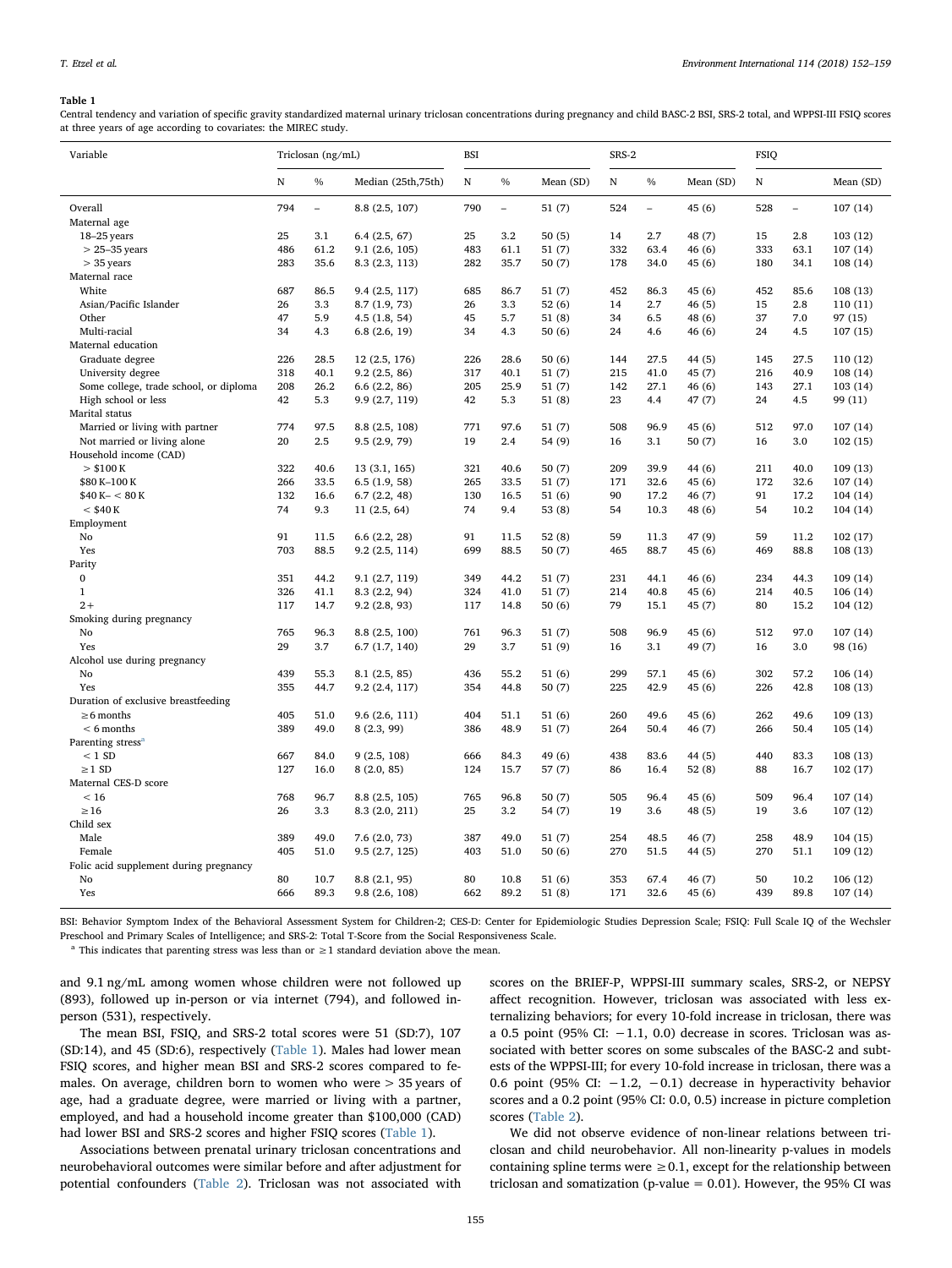#### <span id="page-4-0"></span>Table 2

Adjusted difference in behavioral and cognitive test score at three years of age with 10-fold increase in specific gravity standardized maternal urinary TCS concentrations during pregnancy: the MIREC study<sup>[a,b](#page-4-1)</sup>.

| Neurodevelopmental test       | N   | All children (unadjusted) |              |        | All children (adjusted) | <b>Boys</b> |             | Girls  |              | $TCS \times$ sex p-value |
|-------------------------------|-----|---------------------------|--------------|--------|-------------------------|-------------|-------------|--------|--------------|--------------------------|
|                               |     | β                         | 95% CI       | β      | 95% CI                  | β           | 95% CI      | β      | 95% CI       |                          |
| BASC-2 summary scales         |     |                           |              |        |                         |             |             |        |              |                          |
| <b>BSI</b>                    | 790 | $-0.3$                    | $-0.8, 0.2$  | $-0.3$ | $-0.7, 0.2$             | $-0.5$      | $-1.1, 0.2$ | $-0.1$ | $-0.7, 0.5$  | 0.41                     |
| Externalizing                 | 790 | $-0.6$                    | $-1.2, 0.0$  | $-0.5$ | $-1.1, 0.0$             | $-0.7$      | $-1.5, 0.0$ | $-0.1$ | $-0.9, 0.6$  | 0.27                     |
| Internalizing                 | 788 | $-0.3$                    | $-0.9, 0.4$  | $-0.2$ | $-0.9, 0.4$             | $-0.3$      | $-1.2, 0.6$ | $-0.3$ | $-1.1, 0.6$  | 0.97                     |
| <b>BASC-2</b> clinical scales |     |                           |              |        |                         |             |             |        |              |                          |
| Hyperactivity                 | 791 | $-0.7$                    | $-1.3, -0.1$ | $-0.6$ | $-1.2, -0.1$            | $-0.7$      | $-1.5, 0.1$ | $-0.5$ | $-1.2, 0.3$  | 0.67                     |
| Aggression                    | 790 | $-0.4$                    | $-1.1, 0.2$  | $-0.3$ | $-0.9, 0.3$             | $-0.7$      | $-1.5, 0.2$ | 0.2    | $-0.7, 1.0$  | 0.16                     |
| Anxiety                       | 785 | 0.3                       | $-0.4, 1.0$  | 0.2    | $-0.5, 0.9$             | 0.2         | $-0.9, 1.2$ | 0.1    | $-0.9, 1.1$  | 0.94                     |
| Depression                    | 790 | $-0.3$                    | $-1.0, 0.3$  | $-0.3$ | $-0.9, 0.3$             | $-0.9$      | $-1.7, 0.0$ | 0.1    | $-0.7, 1.0$  | 0.10                     |
| Somatization                  | 790 | $-0.6$                    | $-1.2, 0.0$  | $-0.5$ | $-1.1, 0.1$             | 0.0         | $-0.9, 0.9$ | $-1.0$ | $-1.9, -0.2$ | 0.10                     |
| Atypicality                   | 791 | 0.0                       | $-0.6, 0.6$  | 0.0    | $-0.5, 0.6$             | 0.3         | $-0.5, 1.1$ | $-0.2$ | $-1.0, 0.5$  | 0.35                     |
| Withdrawal                    | 788 | 0.0                       | $-0.7, 0.6$  | $-0.1$ | $-0.8, 0.5$             | $-0.3$      | $-1.3, 0.6$ | 0.0    | $-0.9, 0.9$  | 0.60                     |
| Attention                     | 794 | 0.1                       | $-0.2, 0.3$  | 0.1    | $-0.2, 0.3$             | 0.3         | $-0.1, 0.6$ | $-0.1$ | $-0.5, 0.2$  | 0.16                     |
| <b>BRIEF-P</b>                |     |                           |              |        |                         |             |             |        |              |                          |
| Working memory                | 792 | $-0.5$                    | $-1.3, 0.2$  | $-0.3$ | $-1.0, 0.4$             | $-0.2$      | $-1.3, 0.8$ | $-0.5$ | $-1.5, 0.5$  | 0.71                     |
| Plan/organize                 | 794 | $-0.6$                    | $-1.3, 0.2$  | $-0.4$ | $-1.1, 0.3$             | $-0.6$      | $-1.6, 0.4$ | $-0.4$ | $-1.4, 0.6$  | 0.79                     |
| WPPSI-III summary scales      |     |                           |              |        |                         |             |             |        |              |                          |
| <b>FSIO</b>                   | 528 | 0.3                       | $-1.0, 1.5$  | $-0.1$ | $-1.2, 1.1$             | $-0.5$      | $-2.1, 1.2$ | 0.2    | $-1.4, 1.8$  | 0.59                     |
| VIQ                           | 526 | 0.9                       | $-0.3, 2.1$  | 0.6    | $-0.5, 1.8$             | 0.4         | $-1.2, 2.0$ | 0.6    | $-0.9, 2.2$  | 0.88                     |
| PIO                           | 523 | $-0.5$                    | $-1.8, 0.9$  | $-0.8$ | $-2.1, 0.6$             | $-1.2$      | $-3.1, 0.7$ | $-0.5$ | $-2.3, 1.4$  | 0.58                     |
| WPPSI-III subtests            |     |                           |              |        |                         |             |             |        |              |                          |
| Vocabulary                    | 529 | 0.1                       | $-0.1, 0.4$  | 0.1    | $-0.1, 0.4$             | 0.1         | $-0.3, 0.4$ | 0.1    | $-0.2, 0.5$  | 0.78                     |
| Block design                  | 526 | 0.0                       | $-0.3, 0.2$  | $-0.1$ | $-0.3, 0.2$             | $-0.1$      | $-0.5, 0.2$ | 0.0    | $-0.4, 0.3$  | 0.69                     |
| Information                   | 518 | 0.2                       | $-0.1, 0.4$  | 0.1    | $-0.1, 0.3$             | 0.1         | $-0.2, 0.4$ | 0.1    | $-0.2, 0.4$  | 0.90                     |
| Object design                 | 526 | $-0.1$                    | $-0.4, 0.2$  | $-0.2$ | $-0.4, 0.1$             | $-0.2$      | $-0.6, 0.1$ | $-0.1$ | $-0.5, 0.2$  | 0.64                     |
| Picture completion            | 527 | 0.3                       | 0.0, 0.6     | 0.2    | 0.0, 0.5                | 0.4         | 0.0, 0.7    | 0.1    | $-0.3, 0.4$  | 0.23                     |
| SRS-2                         |     |                           |              |        |                         |             |             |        |              |                          |
| Total                         | 524 | $-0.1$                    | $-0.7, 0.4$  | $-0.2$ | $-0.7, 0.3$             | $-0.1$      | $-0.8, 0.6$ | $-0.2$ | $-0.8, 0.4$  | 0.83                     |
| Awareness                     | 524 | $-0.2$                    | $-1.0, 0.5$  | $-0.2$ | $-0.9, 0.4$             | $-0.4$      | $-1.3, 0.6$ | 0.0    | $-0.9, 0.9$  | 0.58                     |
| Cognition                     | 524 | 0.2                       | $-0.4, 0.8$  | 0.1    | $-0.4, 0.6$             | 0.1         | $-0.6, 0.8$ | 0.1    | $-0.5, 0.8$  | 0.95                     |
| Communication                 | 524 | $-0.4$                    | $-0.9, 0.2$  | $-0.4$ | $-0.9, 0.1$             | $-0.2$      | $-0.9, 0.5$ | $-0.5$ | $-1.2, 0.1$  | 0.48                     |
| Motivation                    | 524 | 0.0                       | $-0.7, 0.7$  | $-0.1$ | $-0.7, 0.5$             | $-0.1$      | $-1.0, 0.8$ | $-0.2$ | $-1.0, 0.6$  | 0.89                     |
| Restricted                    | 524 | 0.0                       | $-0.7, 0.6$  | $-0.1$ | $-0.6, 0.5$             | 0.0         | $-0.7, 0.8$ | $-0.1$ | $-0.8, 0.7$  | 0.85                     |
| <b>DSM</b> Social             | 524 | $-0.1$                    | $-0.7, 0.4$  | $-0.2$ | $-0.7, 0.3$             | $-0.1$      | $-0.8, 0.6$ | $-0.2$ | $-0.9, 0.4$  | 0.75                     |
| <b>DSM</b> Restricted         | 524 | 0.0                       | $-0.7, 0.6$  | $-0.1$ | $-0.6, 0.5$             | 0.0         | $-0.7, 0.8$ | $-0.1$ | $-0.8, 0.7$  | 0.85                     |
| NEPSY: affect recognition     | 485 | 0.1                       | $-0.2, 0.3$  | 0.0    | $-0.2, 0.2$             | 0.0         | $-0.3, 0.3$ | 0.0    | $-0.3, 0.3$  | 0.87                     |

BASC-2: Behavioral Assessment System for Children-2; BSI: Behavior Symptom Index of the BASC-2; WPPSI: Wechsler Preschool and Primary Scales of Intelligence-III; FSIQ: Full Scale IQ; VIQ: Verbal IQ; PIQ: Performance IQ; NEPSY: A Developmental Neuropsychological Assessment; and SRS-2: Social Responsiveness Scale.

<span id="page-4-1"></span>Adjusted for maternal race, education, age, marital status, employment, household income, smoking during pregnancy, alcohol use during pregnancy, parity, months of exclusive breastfeeding, parental stress, and maternal depressive symptoms.

<sup>b</sup> Positive coefficients for the BASC-2, BRIEF-P, and SRS-2 indicate that TCS concentrations are associated with more behavior problems. Positive coefficients for the WPPSI-III and NEPSY indicate that TCS is associated with better performance.

wide at the tails of the triclosan concentration distribution. When examining quintiles of prenatal urinary triclosan concentrations we did not observe evidence of monotonic dose-response relationships for the notable associations mentioned above ([Figs. 1, 2, and 3;](#page-5-0) Supplemental Table 2). Children born to women in the 2nd, 3rd, 4th, and 5th quintiles of prenatal urinary triclosan concentrations had BASC-2 externalizing scores that were 1.7 (95% CI:  $-3.0$ ,  $-0.1$ ), 1.6 (95% CI:  $-3.0$ , 0.0), 1.9 (95% CI: −4.0, −0.3), and 2.0 (95% CI: −4.0, −0.4) points lower, respectively, than children born to women in the first quintile [\(Fig. 1](#page-5-0), Supplemental Table 2). No monotonic dose-response relationships were found between prenatal triclosan concentrations and subtest scores on any of the other instruments (results not shown).

Generally, child sex did not modify the association between prenatal triclosan concentrations and most neurobehavioral scores. However, child sex modified the association between triclosan and two BASC-2 clinical subscales (triclosan  $\times$  child sex p-values = 0.10). A 10-fold increase in triclosan was associated with a 1.0 point (95% CI: −1.9, −0.2) decrease in somatization scores among girls, but not among boys (β: 0; 95% CI: −0.9, 0.9). A 10-fold increase in triclosan was associated with a 0.9 point (95% CI:  $-1.7$ , 0.0) decrease in depression scores among boys, but not girls (β: 0.1; 95% CI:  $-0.7$ , 1.0) [\(Table 2\)](#page-4-0).

### 3.1. Sensitivity analyses

Folic acid supplement use during pregnancy modified some associations between prenatal urinary triclosan concentrations and neurobehavior at three years of age (triclosan  $\times$  folic acid supplementation pvalue  $\leq$  0.1); however, only a small number (n = 51) of women did not take folic acid containing supplements during pregnancy, the estimates were imprecise, and the pattern of associations did not consistently show that triclosan was associated with worse neurobehavior among children from women who did not take folic acid supplements (Supplemental Table 3). Adjusting for covariates collected at age 3 years, welfare receipt, child age, or using creatinine-standardized prenatal urinary triclosan concentrations did not appreciably change the results of our analyses (Supplemental Table 4). Among the subset of children who completed the in-person follow-up, adjusting for HOME Inventory scores and daycare use did not appreciably change our results (Supplemental Table 4).

#### 4. Discussion

Prenatal urinary triclosan concentrations during pregnancy were not associated with most neurobehavioral outcomes among 3-year old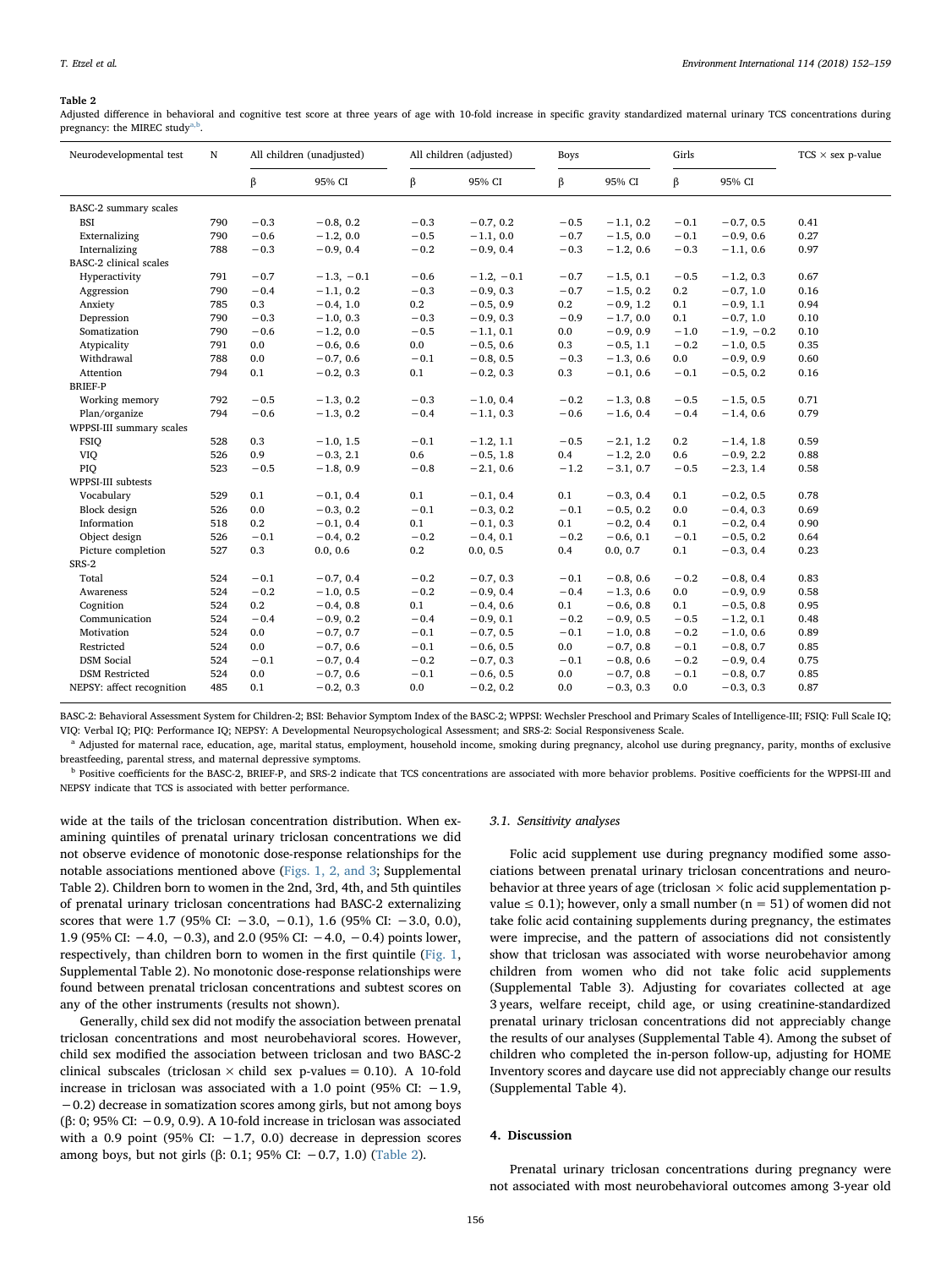<span id="page-5-0"></span>



Fig. 1. Covariate adjusted child mean BASC-2 summary scale test scores by maternal urinary triclosan quintile: the MIREC study.

Adjusted for maternal race, education, age, marital status, employment, household income, smoking during pregnancy, alcohol use during pregnancy, parity, months of exclusive breastfeeding, parental stress, and maternal depressive symptoms. Maternal urinary triclosan concentrations are specific gravity standardized. Quintile ranges were  $0.17 - < 1.9$ ,  $1.9 - < 5.4$ ,  $5.4 - < 19$ ,  $19 - < 179$ , and 179–2745 ng/mL. Error bars are the 95% confidence intervals. N's are 790, 790, 788 for BSI, Externalizing, and Internalizing, respectively. Note that the y-axis scale changes in each row.



48

47

 $SRS-2 Total  
\n $\frac{1}{20}$$ 

 $44$ 



Fig. 2. Covariate adjusted child mean WPPSI-III summary scale test scores by maternal urinary triclosan quintile: the MIREC study. Adjusted for maternal race, education, age, marital status,

employment, household income, smoking during pregnancy, alcohol use during pregnancy, parity, months of exclusive breastfeeding, parental stress, and maternal depressive symptoms. Maternal urinary triclosan concentrations are specific gravity standardized. Quintile ranges were  $0.17 - < 1.9$ ,  $1.9 - < 5.4$ ,  $5.4 - < 19$ ,  $19 - < 179$ , and 179–2745 ng/mL. Error bars are the 95% confidence intervals. ‡-N's are 528, 526, and 523 for PSIQ, VIQ, and PIQ, respectively. Note that the y-axis scale changes in each row.



## **NEPSY: Affect Recognition**



Fig. 3. Covariate adjusted mean child SRS-2 Total and NEPSY test scores by maternal urinary triclosan quintile: the MIREC study.

Adjusted for maternal race, education, age, marital status, employment, household income, smoking during pregnancy, alcohol use during pregnancy, parity, household income, months of exclusive breastfeeding, parental stress, and maternal depressive symptoms. Maternal urinary triclosan concentrations are specific gravity standardized. Quintile ranges were 0.17– < 2.0, 2.0– < 5.8, 5. 8– < 21, 21– < 189, and 189–2745 ng/mL. Error bars are the 95% confidence intervals. N's are 524 for SRS-2 Total and 485 NEPSY. Note that the y-axis scale changes in each row.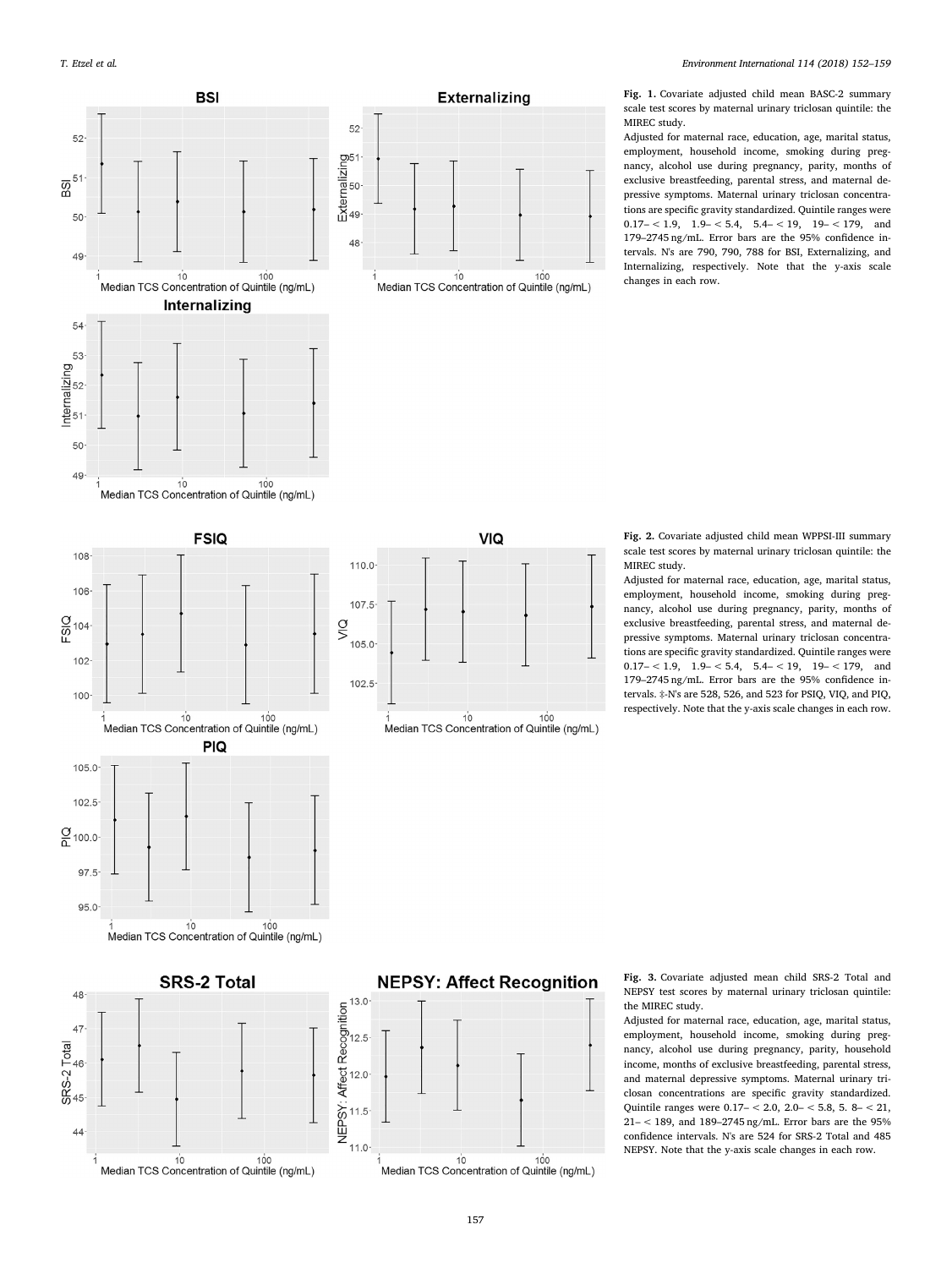children in this cohort. However, higher urinary triclosan concentrations during pregnancy were weakly associated with better parent-reported externalizing and hyperactivity scores, and picture completion scores. In general, the relationships between prenatal urinary triclosan concentrations and most neurobehavioral outcomes were not modified by child sex. A strength of this study is the large sample size, which allowed us to precisely estimate the presence of associations among all children, and boys and girls separately.

We are aware of only one epidemiological study examining the association between prenatal triclosan exposure and neurodevelopment. Braun et al. found that prenatal urinary triclosan concentrations were not associated with visual-spatial abilities among 8-year-old children, nor were associations modified by child sex ([Braun et al., 2017b](#page-7-25)). This study had two urine samples collected at 16 and 26 weeks of pregnancy and median prenatal urinary triclosan concentrations were slightly higher than median concentrations in this study (18 vs. 13 μg/g Cr).

Previous in vitro research has shown that triclosan exposure can induce apoptosis in neocortical neurons by activating and stimulating apoptotic signaling pathways and inducing the aryl hydrocarbon receptor (AhR)-dependent apoptosis through impairment of Cyp1a1 signaling and transcriptional activity of AhR ([Szychowski et al., 2015](#page-7-23); [Szychowski et al., 2016\)](#page-7-24). Prenatal triclosan exposure may also affect neurodevelopment by reducing levels of thyroid hormones during pregnancy as suggested by multiple animal studies [\(Paul et al., 2012](#page-7-19); [Paul et al., 2010](#page-7-20)) and a two studies of pregnant women and their infants ([Wang et al., 2017](#page-7-21); [Braun et al., 2017a\)](#page-7-22). Given the potential for triclosan to disrupt thyroid hormone homeostasis in pregnant women and the neonate, future epidemiological studies could examine thyroid hormone levels as an outcome and determine if thyroid hormones mediate any associations between prenatal triclosan exposure and child neurobehavior.

Our null findings could be attributed to triclosan exposure misclassification. Triclosan has a short half-life (< 24 h) and exposures are episodic in nature. Thus, having one urine sample during the first trimester of pregnancy could have resulted in exposure misclassification. Given that urinary triclosan concentrations have good reproducibility over the course of a day (intraclass correlation coefficient (ICC) of 0.77–0.79) [\(Perrier et al., 2016](#page-7-42)) and moderate over the pregnancy ([Perrier et al., 2016](#page-7-42); [Schug et al., 2015](#page-7-43)), it is possible our results are attenuated towards the null, assuming non-differential exposure misclassification. Furthermore, in a cohort of pregnant Canadian women similar to MIREC, a single spot urine sample collected at any time during or post-pregnancy was able to predict a participant's geometric mean urinary TCS level corresponding to low, medium, or high exposure with 86.7% accuracy [\(Perrier et al., 2016\)](#page-7-42). The extent of the misclassification would depend on the duration of the critical window of exposure. A simulation study found that under certain assumptions, associations between health outcomes and urinary biomarker concentrations with intraclass correlation coefficients of  $\sim$ 0.6 can be attenuated towards the null by 40, 25, and 18% when one, two, or three urine samples, respectively are pooled prior to laboratory analysis ([Perrier et al., 2016](#page-7-42)). Future studies could use measurement error correction methods described by Perrier and others to "dis-attenuate" associations between non-persistent chemical biomarkers and health outcomes.

In addition, the timing of our exposure assessment may have led to null results if the critical window of exposure was later in gestation or in the post-natal period. Due to funding limitations we were only able to quantify triclosan concentrations in one urine sample during the first trimester of pregnancy. Other neurodevelopmental processes that occur later in gestation or during childhood (e.g., myelination) may be more sensitive to triclosan exposure ([Schug et al., 2015\)](#page-7-43), but we were unable to examine those associations. Finally, we may have missed an association between prenatal triclosan exposure and neurobehavior if the effects do not manifest until later in life or if they are traits that develop later in childhood (e.g., executive function and anxiety). Some prior

studies examining other toxicant-associated alterations in child neurobehavior have observed that these associations may not manifest until later in childhood ([Chen et al., 2014](#page-7-30); [Braun et al., 2017c](#page-7-44)).

A strength of this study is that we comprehensively assessed numerous features of children's behaviors and cognitive abilities at three years of age. Moreover, both interviewers and parents were blinded to the mother's triclosan concentrations.

There are some limitations of this study that should be acknowledged. First, not all children completed the follow-up portions of the study due to budgetary and logistic constraints, and there was loss to follow-up of some participants. Mothers of children that did not complete the follow-up were more likely to be younger, non-White, less educated, and have lower household income than mothers of children who did not complete follow-up. While those lost to follow-up may also be more likely to have adverse neurodevelopment, prenatal triclosan concentrations at baseline did not differ among those with and without follow-up. Second, while we adjusted for many potential confounders, which did not appreciably change our results, there is the possibility of residual confounding from other factors associated with both triclosan exposure and child neurobehavior. For instance, women with higher education had higher urinary triclosan concentrations and their children had better behavioral and cognitive ability scores, which could produce negative confounding (biased towards the null). While we observed negative confounding in a prior study examining the association between prenatal triclosan exposure and neonatal outcomes ([Etzel et al., 2017](#page-7-4)), we did not find evidence of it in this study. The absence of appreciable confounding from sociodemographic factors in these data may be due to less variation in these factors among MIREC women. While the MIREC cohort is relatively homogenous with regards to sociodemographic features, and this is advantageous with regards to potential confounding, it may limit the generalizability of these results. Finally, we did not measure maternal IQ. While maternal education is a reasonable proxy of IQ, having a measurement of maternal IQ may also be important to explain additional variation in child IQ not explained by maternal education.

## 5. Conclusions

We found few notable associations between a single measurement of prenatal urinary triclosan concentrations and multiple features of child behavior and cognitive abilities at three years of age in the MIREC cohort. Given the potential for environmental exposures to impact neurodevelopment and potential limitations of this study including the use of only a single triclosan measurement during early pregnancy, future studies should test these associations using repeated measures of triclosan exposure during pregnancy and childhood to determine if there are particular periods of heightened vulnerability to triclosan exposure.

## Funding sources

This work was supported by National Institute of Environmental Health Sciences (R01 ES024381); Health Canada's Chemicals Management Plan; Canadian Institute of Health Research (Grant # MOP-81285); and Ontario Ministry of the Environment.

## Appendix A. Supplementary data

Supplementary data to this article can be found online at [https://](https://doi.org/10.1016/j.envint.2018.02.032) [doi.org/10.1016/j.envint.2018.02.032.](https://doi.org/10.1016/j.envint.2018.02.032)

#### References

<span id="page-6-0"></span>[Andersen, S.L., Laurberg, P., Wu, C.S., Olsen, J., 2014. Attention de](http://refhub.elsevier.com/S0160-4120(17)31997-9/rf0005)ficit hyperactivity [disorder and autism spectrum disorder in children born to mothers with thyroid](http://refhub.elsevier.com/S0160-4120(17)31997-9/rf0005) [dysfunction: a Danish nationwide cohort study. BJOG 121 \(11\), 1365](http://refhub.elsevier.com/S0160-4120(17)31997-9/rf0005)–1374.